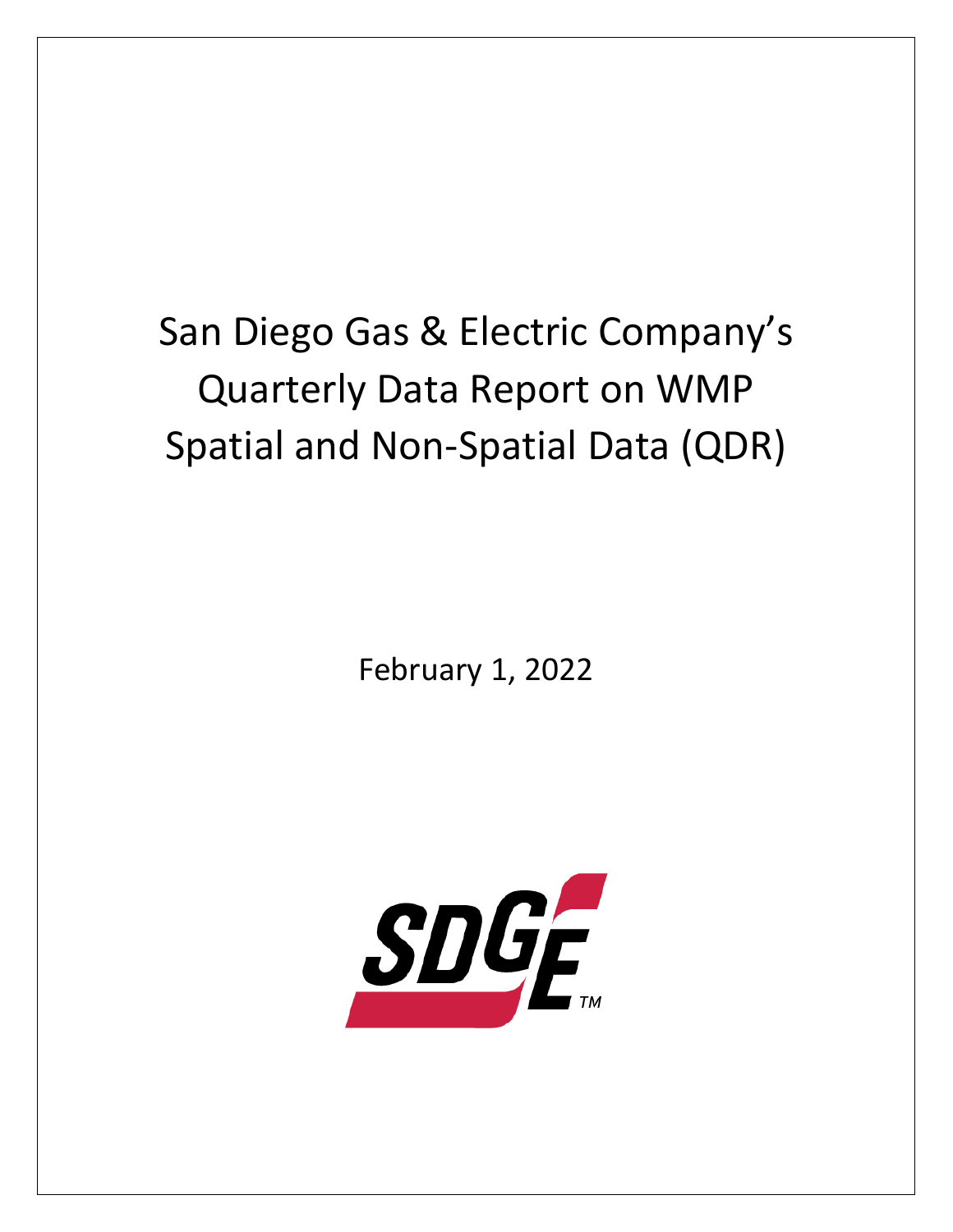Pursuant to the California Public Utilities Commission (Commission or CPUC) Resolution WSD-011, and Wildfire Safety Division's Compliance Operational Protocols, issued February 16, 2021, SDG&E hereby submits its Quarterly Data Report (QDR) for the period October 1, 2021 through December 31, 2021 (Q4). A copy of this report is being provided to the California Office of Energy Infrastructure Safety (OEIS) docket and the service list of Rulemaking (R.) 18-10-007.

Specifically, this QDR provides the following:

- Non-Spatial Data Tables in the format previously provided by WSD ("2021Q4 QDR Non-Spatial Data 02 01 2022.xlsx")<sup>1</sup>
- A geodatabase file containing SDG&E's currently available WMP reportable data in the schema provided by WSD (confidential file "SDGE\_2021\_Q4.gdb.zip") based on version 2.1 of the OEIS GIS schema. SDG&E is also providing an accompanying confidentiality declaration.
- The QDR Status Report, which in accordance with previously provided guidance, is an excel spreadsheet "Energy Safety QDR Spatial Data Status Report SDGE 2021 Q4.xlsx" which provides line by line accounting of the data included within this QDR, as well as an explanation of data gaps and timelines for gathering data not currently included in the confidential geodatabase file. This file is based on version 2.2 of the OEIS GIS Status Report due to the missing attributes in version 2.1.
- The "SDGE InitiativePhotoLog 20220201 Feature Class" contains an additional field called Hyperlink that contains a URL to the photos that relate to the compliance findings in the Asset Inspection Point for the DIAR Program. SDG&E will provide access to OEIS staff that will be reviewing the photos.

As directed by OEIS, SDG&E is submitting its complete QDR, including all confidential information and supporting declarations via SharePoint.<sup>2</sup> SDG&E also includes two appendices that explain updates to the data.

## SDG&E's Quarterly Data Report: Spatial

In its previous QDR submissions, SDG&E has sought clarification of various issues related to the design of the geodatabase template and looks forward to an opportunity to work with OEIS and stakeholders on potential refinements. In the meantime, SDG&E has invested in a technical data solution to aggregate data from multiple sources for reporting from a single database. This solution is evolving each submission as we work towards automation of the deliverables.

To provide insight to OEIS related to SDG&E's quarterly data reporting capabilities, SDG&E has continued to use the status report to indicate if data is available to be reported. This applies to data fields not included in this specific deliverable because no events occurred during the reporting timeframe, for which SDG&E marked "yes" that data was included and provided clarification in the data

<sup>&</sup>lt;sup>1</sup> SDG&E notes that certain items have been clarified in response to data requests since the 2021 WMP Update was filed. Specifically, SDG&E stated, "SDG&E has identified approximately 390,000 accounts that may have customers with access or functional needs, of which approximately 185,000 reside in the HFTD, utilizing programs or services." (p.99). The correct number of AFN customers that reside in the HFTD is 40,000. Additionally, SDG&E clarified the number of tree-trimming activities performed in 2020 in response to a Substation Vegetation Management data request to the Wildfire Safety Division.

<sup>2</sup> California Office of Energy Infrastructure Safety – Data Submission Procedures (July 27, 2021).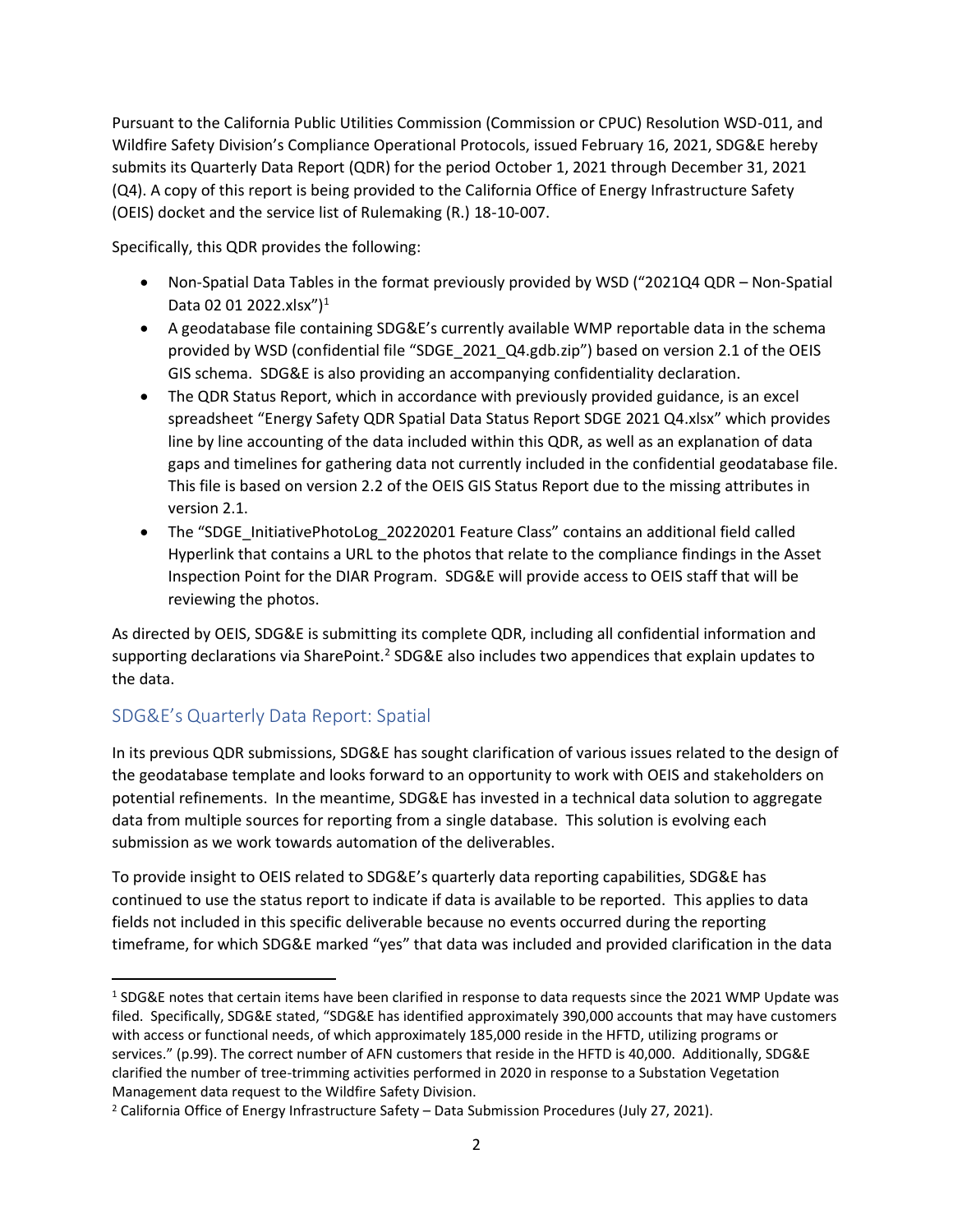availability field that there was "No reportable data for this quarterly report." SDG&E's rationale is to provide a clear picture of the current reporting capabilities, regardless of the number of reportable events during a given reporting period.

While working through the schema requirements and how to associate with SDG&E's dataset, we have the following suggested improvements:

- Included in Appendix B is a list of discrepancies/observations regarding the OEIS GIS Reporting Standard. The majority of these discrepancies were brought up in the October 2021 meeting with Energy Safety, led by Stephen Lai. These suggested schema changes have not yet been addressed by Energy Safety, but will make the OEIS Geodatabase more usable.
- Grid Hardening programs continue to be challenging to accurately represent in the OEIS GIS Schema. Removals are currently not included in the schema as there is no attribute in the GridHardeningPoint/Line feature classes to differentiate the removal of equipment from the installation of new equipment for a given initiative. If both were plotted on a map, it would provide misleading information; however, this is needed to properly align to Tables 9 and 10. Ideally, a flag to align with Tables 9 and 10: New, Removal, Upgrade would help validate the data represented in the spatial database.

In SDG&E's 2021 Q4 submission, SDG&E made several improvements to the logic that supports the data within the file geodatabase. The improvements include:

- Tabular automation of 8 out of the 12 Asset Inspection Programs from the source system.
- Tabular automation of 5 out of 14 Asset Point/Line Feature Classes/Relate Table utilizing SDG&E's central repository increasing the accuracy and attribute completeness of the schema requirements.
- The OEIS GIS Reporting Standard states in section 2.3.6 of the Version 2.2 document, "Electrical corporations are encouraged to provide additional related tables beyond those provided by Energy Safety, if available." SDG&E continues to enhance the AssetRelate table to ensure all foreign key relationships are valid and the electric model is accurately represented and supports the one-to-many relationship between support structures, conductor spans, and substations.
- Enhancement to the Support Structure feature class to include underground and surface structures. This allows the related assets i.e. Switchgear to be related to a support structure and ensures the relationship between the asset point feature classes is valid. This also allows the grid hardening programs to be associated to a support structure when performing undergrounding work.

SDG&E's focus is on continuous improvement and therefore, would like to highlight the areas in which have been identified and will be a focus for the upcoming submissions:

• SDG&E continues to validate all QDR data against the QIU/Table 12. Looking at the 2021 year end actuals provided a clear picture of the discrepancies in the logic applied between the different reports as there was a larger dataset to analyze as opposed to quarter by quarter. The following are some of the programs where the discrepancies exist: